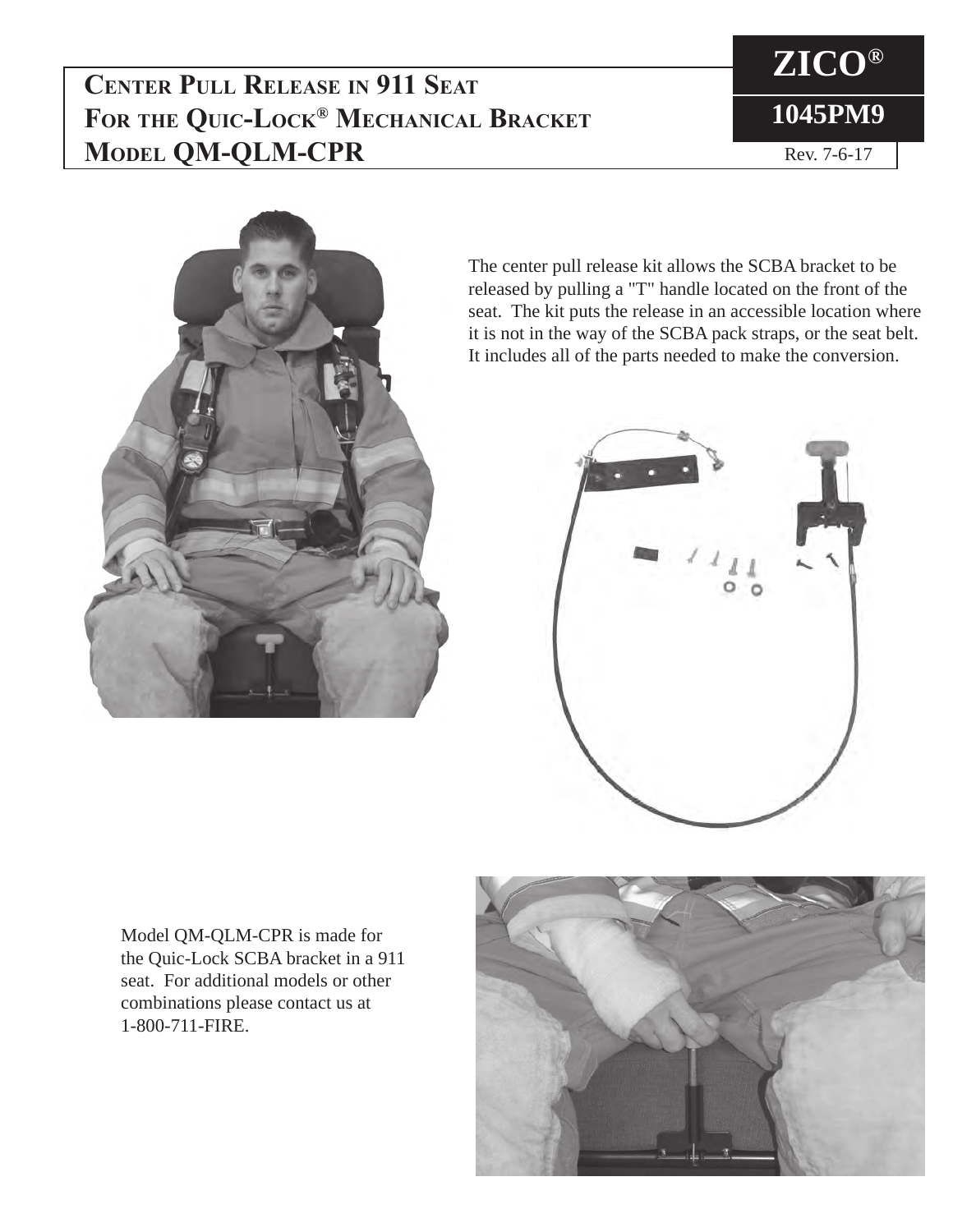



| <b>ITEM NO.</b> | PART NO.     | <b>DESCRIPTION</b>                   | QTY.           |
|-----------------|--------------|--------------------------------------|----------------|
| 1               | 1010-065-905 | <b>Center Pull Release Assembly</b>  | 1              |
| $\overline{2}$  | 1045-505-101 | Pull Release Cable Assembly 52"      | 1              |
| 3               | 1045-505-995 | Conduit Assembly 41.5"               | 1              |
| $\overline{4}$  | 9085-002012  | #10 x 3/4" Phillip Pan Screw         | $\overline{2}$ |
| 5               | 1027-105-137 | Push Nut (For 6mm Rod)               | 1              |
| 6               | 1027-105-135 | Pull Release Bracket, Upper          | 1              |
| 7               | 9010-222012  | Nut, 10-32, Nylon Lock Nut           | 1              |
| 8               | 9020-101305  | #6 x 5/16" SS Drive Screw            | 1              |
| 9               | 1045-320-185 | <b>Stop Sleeve</b>                   | 1              |
| 10              | 9010-391603  | Setscrew, #8-32 x 3/16" Flat Point   | 1              |
| 11              | 1045-320-135 | <b>Bracket Release</b>               | 1              |
| 12              | 9015-102512  | Screw, 1/4-20 x 3/4 Hex Head         | $\overline{2}$ |
| 13              | 9114-112500  | Plainwasher, 1/4" SS                 | $\overline{2}$ |
| 14              | 9082-001209  | Hairpin Cotter                       | 1              |
| 15              | 9014-111900  | Plainwasher, #10                     | 1              |
| 16              | 9080-001808  | Clevis Pin, $3/16$ " x $1/2$ " Lg    | 1              |
| 17              | 9010-502010  | 10-32 x 5/8" Button Socket Cap Screw | 1              |
| 18              | 1045-505-102 | Adhes. Back Polyurethane Bumper      | 2              |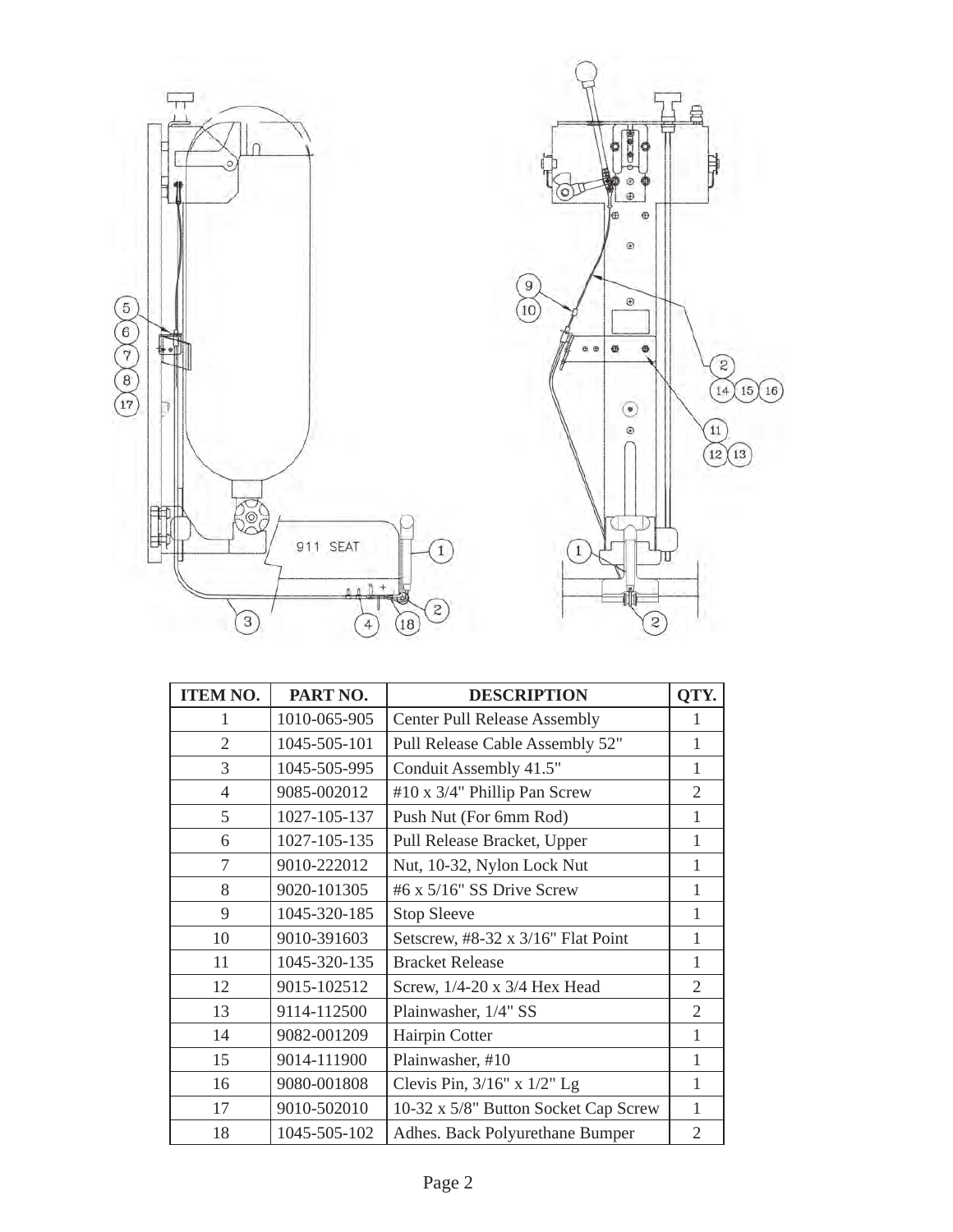## **Center Pull Release Installation Instructions**

*Before installing the Center Pull Release kit, make sure that the Quic-Lock is fully adjusted for the SCBA being used.*

- 1. Remove the seat cusion from the seat and place it in an easily accessable location.
- 2. On the bottom of the seat cushion, locate the black bracket and check to see if a 1/4" hole has been drilled at the lowest spot on the surface of the center point. If not, drill a hole as shown below.



3. Feed the cable end of the cable assembly from the bracket location through the seat in a way that it will not be pinched or kinked when the cushion is in place. Then feed the cable assembly through the hole drilled in the previous step until the front cable bracket touches the black bracket. Once in place, use (2) #10 x 3/4" wood screws *(Item 4)* to secure it.



4. Hold the "T" handle and mounting bracket *(Item 1)* to the front of the seat so that it is flush on the front of the seat. Once in the proper position secure it using (2) #10 wood screws that are included in the bag with Item 1.



5. Attach (2) adhesive bumpers *(Item 18)* to the seat frame as shown in the picture.



- 6. Re-attach the seat cushion to the frame and confirm that the cable and conduit is not being pinched or kinked by the cushion or attaching screw.
- 7. Mount the release bracket *(Item 11)* to the Quic-Lock using (2) 1/4-20 x 3/4" screws *(Item 12)* and (2) 1/4" plain washer *(Item 13)*.



8. Take the strap clevis on the end of the cable and connect it to the Quic-Lock, in the unlocked position, as shown in the picture using (1) cotter hairpin *(Item 14)*, (1) 3/16" x 1/2" Clevis Pin *(Item 16)* and (1) #10 Plain washer *(Item 15)*.



9. Feed the cable under the roller and towards the bottom of the "T" handle and pull the upper clamp on the Quic-Lock down. Secure the Quic-Lock in the locked position by pulling up on the red knob.